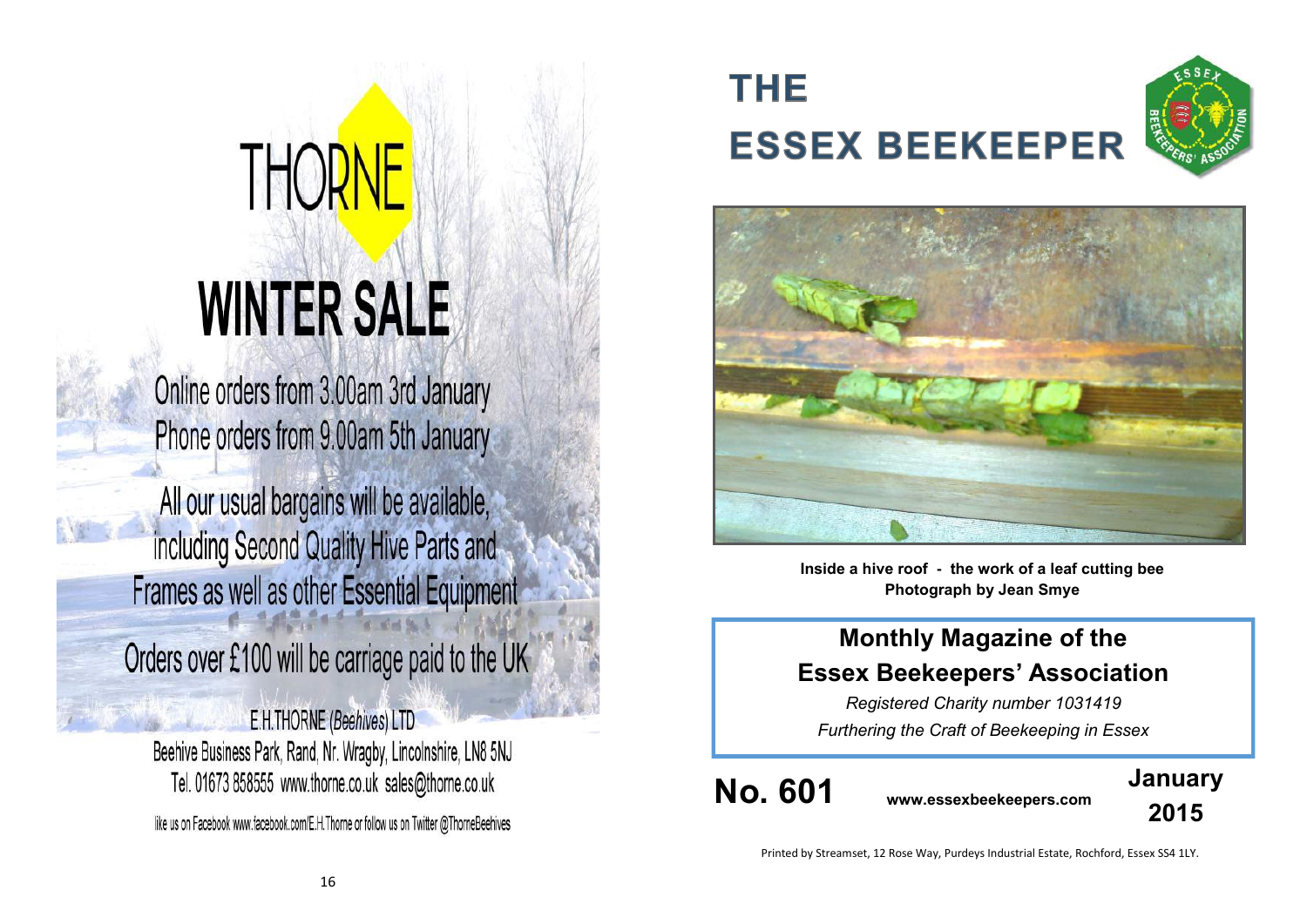#### **Divisional Meetings**

#### **January & February 2015**

| 8 Jan  | Thursday<br>8.00pm  | <b>Harlow</b>           | Kings Church, Red<br><b>Annual General Meeting</b><br>$\blacksquare$<br>Willow, Harlow CM19 5PA                                                             |
|--------|---------------------|-------------------------|-------------------------------------------------------------------------------------------------------------------------------------------------------------|
| 9 Jan  | Friday<br>8.00pm    | Romford                 | Annual General Meeting<br>Chadwick Hall, Main<br>$\blacksquare$<br>Road, RM2 5EL                                                                            |
| 15 Jan | Thursday<br>7.30pm  | Epping<br>Forest        | Annual General Meeting - Chingford Horticultural<br>Hall                                                                                                    |
| 19 Jan | Monday<br>7.30pm    | Chelmsford              | Annual General Meeting - The Link, Rainsfird Road,<br>Chelmsford                                                                                            |
| 21 Jan | Wednesday<br>8.00pm | Dengie 100<br>& Maldon  | <b>Annual General Meeting.</b><br>The Norton PH, Cold<br>Norton CM3 6JE                                                                                     |
| 22 Jan | Thursday<br>7.00pm  | Colchester              | Annual General meeting and Social Evening.<br>Langham Community Centre. Light buffet provided,<br>please bring drink & glasses.<br>Note earlier start time. |
| 28 Jan | Wednesday<br>7.30pm | <b>Southend</b>         | Annual General Meeting - WI Hall, Bellingham<br>Lane, Rayleigh                                                                                              |
| 30 Jan | Friday              | <b>Braintree</b>        | <b>Annual General Meeting</b><br>Constitutional Club.<br>$\blacksquare$<br>Braintree CM7 1TY                                                                |
|        | 8.00pm              |                         |                                                                                                                                                             |
| 31 Jan | Saturday<br>7.15pm  | Saffron<br>Walden       | Annual Dinner - Dunmow Day Centre, Great<br>Dunmow                                                                                                          |
| 5 Feb  | Thursday<br>8.00pm  | <b>Harlow</b>           | 'Gardening for Bees' - planting the most beneficial<br>flowers in the garden for bees.<br>Kings Church, red<br>Willow. Harlow CM19 5PA.                     |
| 6 Feb  | Friday<br>8.00pm    | <b>Romford</b>          | tbc                                                                                                                                                         |
| 16 Feb | Monday<br>7.30pm    | Chelmsford              | tbc                                                                                                                                                         |
| 19 Feb | Thursday<br>7.30pm  | <b>Epping</b><br>Forest | 'Swarm Control' - Chingford Horticultural Hall                                                                                                              |
| 25 Feb | Wednesday<br>7.30pm | Southend                | Herbaceous Borders at Hyde Hall.                                                                                                                            |

#### **Who's who and how to contact them**

**President of EBKA** *Eric Fenner* Hon Member BBKA Hon CLM EBKA

#### **Trustees:**

| Chairman:                   | Richard Ridler, Old Barn House, 36, Walden Road, Sewards End, Saffron |                                                                                                                                                                                                                               |                    |  |
|-----------------------------|-----------------------------------------------------------------------|-------------------------------------------------------------------------------------------------------------------------------------------------------------------------------------------------------------------------------|--------------------|--|
|                             |                                                                       | Walden, Essex. CB10 2LF. email chair@ebka.org tel. 01799 218 023                                                                                                                                                              |                    |  |
| Secretary:                  |                                                                       | Michael Webb 19 Ingrebourne Gardens, Upminster, Essex RM14 1BQ                                                                                                                                                                |                    |  |
|                             |                                                                       | email qsecebka@virqinmedia.com tel. 01708 250 606 / 07712 490 511                                                                                                                                                             |                    |  |
| Treasurer:                  | Bob Manning                                                           | 12, Moorland Close, Collier Row, RM5 2AB                                                                                                                                                                                      |                    |  |
|                             |                                                                       | email treasurer@ebka.org                                                                                                                                                                                                      | tel: 01708 760 770 |  |
| <b>Divisional Trustees:</b> |                                                                       |                                                                                                                                                                                                                               |                    |  |
| Double to the con-          |                                                                       | the control of the control of the control of the control of the control of the control of the control of the control of the control of the control of the control of the control of the control of the control of the control |                    |  |

| Braintree                                       | James Jolley               | mrjolley@live.co.uk                                |
|-------------------------------------------------|----------------------------|----------------------------------------------------|
| Chelmsford                                      | <b>Richard Alabone</b>     | r.alabone@sky.com                                  |
| Colchester                                      | Lee Bartrip                | leebartrip@gmail.com                               |
| Dengie Hundred & Maldon<br><b>Epping Forest</b> | Glenn Mayes<br>Ian Nichols | trustee@dmbka.org.uk<br>ian@iannichols.demon.co.uk |
| Harlow                                          | Mike Barke                 | mjbarke@googlemail.com                             |
| Romford                                         | Pádraig Floyd              | psafloyd@yahoo.com                                 |
| Saffron Walden                                  | Janice Grieve              | janicegrieve@gmail.com                             |
| Southend                                        | Marquerita Wilson          | philandritawilson@sky.com                          |

**Divisional Contacts:** To contact a local Division:

**Braintree**: Colleen Chamberlain 01279 876 333 **Chelmsford**: Brian Spencer 01245 490 843 **Colchester**: Morag Chase 01206 522 576 **D.H. & Maldon**: Carlie Mayes 01245 381 577 **Harlow**: Nick Holmes 07730 735 752 **Epping Forest**: Robin Harman 07971 237 312 **Romford:** Pat Allen 01708 220 897 **Saffron Walden**: Jane Ridler 01799 218 023 **Southend**: Chad Colby-Blake 01702 302 209

Sewards End, Saffron walden, Essex CB10 2LF

#### **EBKA Education Contact:** Jane Ridler Old Barn House, 36 Walden Road

|                                      |                                            | 01799 218 023                                 | jane.ridler@uwclub.net                    |
|--------------------------------------|--------------------------------------------|-----------------------------------------------|-------------------------------------------|
| <b>The Essex Beekeeper Magazine:</b> |                                            |                                               |                                           |
| Editor:                              | Jean Smye,                                 | jsmye@sky.com<br>email:                       |                                           |
| Advertising:                         | Jean Smye                                  | jsmye@sky.com<br>email:<br>tel. 07731 856 361 |                                           |
| Web site:                            | Nick Holmes                                | email:                                        | webmaster@essexbeekeepers.com             |
|                                      | <b>Distribution and Mailing Secretary:</b> | Mary Heyes<br>email:                          | tel. 01702 588 009<br>ml.heyes@virgin.net |

#### **Regional Bee Inspectors for EBKA Region:**

| Julian Parker        | Epping Forest and Romford Divisions (excluding Brentwood):<br>julian.parker@fera.gsi.gov.uk | tel. 07775 119 469                  |
|----------------------|---------------------------------------------------------------------------------------------|-------------------------------------|
| All other Divisions: | Keith Morgan keith morgan@fera.gsi.gov.uk                                                   | tel. 01485 520 838 or 07919 004 215 |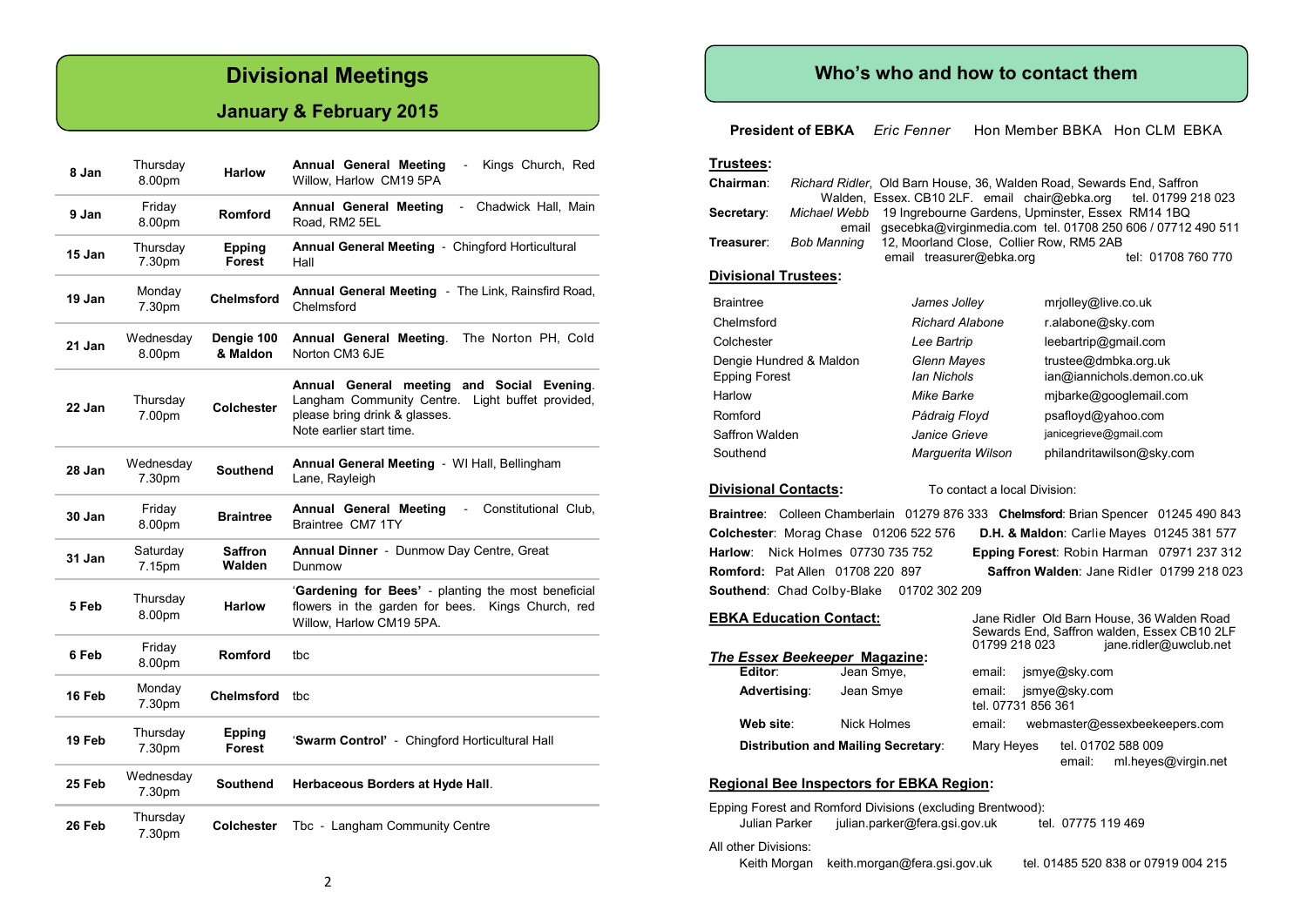temperature of approximately 18-32° C, while the outer mantel layer of bees maintain a temperature of between 9-14°C. Above 36°C the bees will start to ventilate to reduce temperature. They can manage to survive even when temperatures fall towards -40°C, much lower than an individual bee can survive.

*Report by Graham Pooley of an excellent presentations by Dan Basterfield at the recent Surrey BKA Training Day*



*The Quality Quarterly with Quarterly Quality*  and for the widest range of beekeeping literature, register for our newsletter and see the catalogue at

#### **northernbeebooks.co.uk**

**Scout Bottom Farm, Mytholmroyd Hebden Bridge HX7 5JS** *Tel: 01422 882751 Email: jerry@northernbeebooks.co.uk*

## **The Bee Shed**

**Approved National Bee Supplies Stockist and Distributor**

A Range of Frames and Foundation

Hives and Hive Parts, Tools and Equipment

Open by Appointment: Please call Wendy on **07764 609 803** or Email: [beeshed@btinternet.com](mailto:beeshed@btinternet.com)

**Meepshole, Great Prestons Lane, Stock, Essex CM4 9RL**

### PETER DALBY - PEBADALE APIARIES

For all your beekeeping and apitherapy supplies Large Stock held-all year round Competitive prices; any item not stocked to special order 37 Cecil Road, Cheshunt, Hertfordshire EN8 8TN Tel: 01992 622645 Email: pebadalebees@btinternet.com

Open Mon-Sat (any reasonable time) - CLOSED SUNDAY Telephone before calling - Agent for E H Thorne and Northern Bee Books

#### **Dates for your diary:**

**135th Annual General Meeting of the Essex Beekeepers' Association**

**The 2015 EBKA AGM is to be held at** 

**2pm on Saturday 14 March**

**in Room EO6 at Writtle College, Lordship Road, Chelmsford, CM1 3RP**

**Following the AGM, Andrew Beer, a beekeeper and former partner of a City law firm will give a talk on "Bees and the Law"**

#### **BBKA Module Study Group Module 3 'Honey bee Pests, Diseases and Poisoning'**

After such a good response to the November Module 2 Theory classes, we'll be tackling Module 3 in February/March. This syllabus, which concentrates on health and diseases of bees, is theory which every beekeeper should know. The short course of 4 evening sessions will be run on Tuesday evenings in Great Dunmow on **24th February and 3rd, 10th and 17th March** (leading up to the Module exam on 21<sup>st</sup> March for those who wish to take it).

Please contact me **[jane.ridler@uwclub.net](mailto:jane.ridler@uwclub.net)** if you would like to join us. If you wish to take this or any other BBKA Module, the fee is now £25 and the closing date is  $10<sup>th</sup>$  February, so forms should be with me at least a week beforehand. The cost of the Study Group will depend on numbers, but is very reasonable indeed!

Jane Ridler, Exam Secretary

**2015 EBKA Conference - Saturday 31st October 2015** Orminston Rivers Academy Southminster Road, Burnham-on-Crouch CM0 8DD **Tickets and further details will be announced shortly by Dengie 100 & Maldon Division**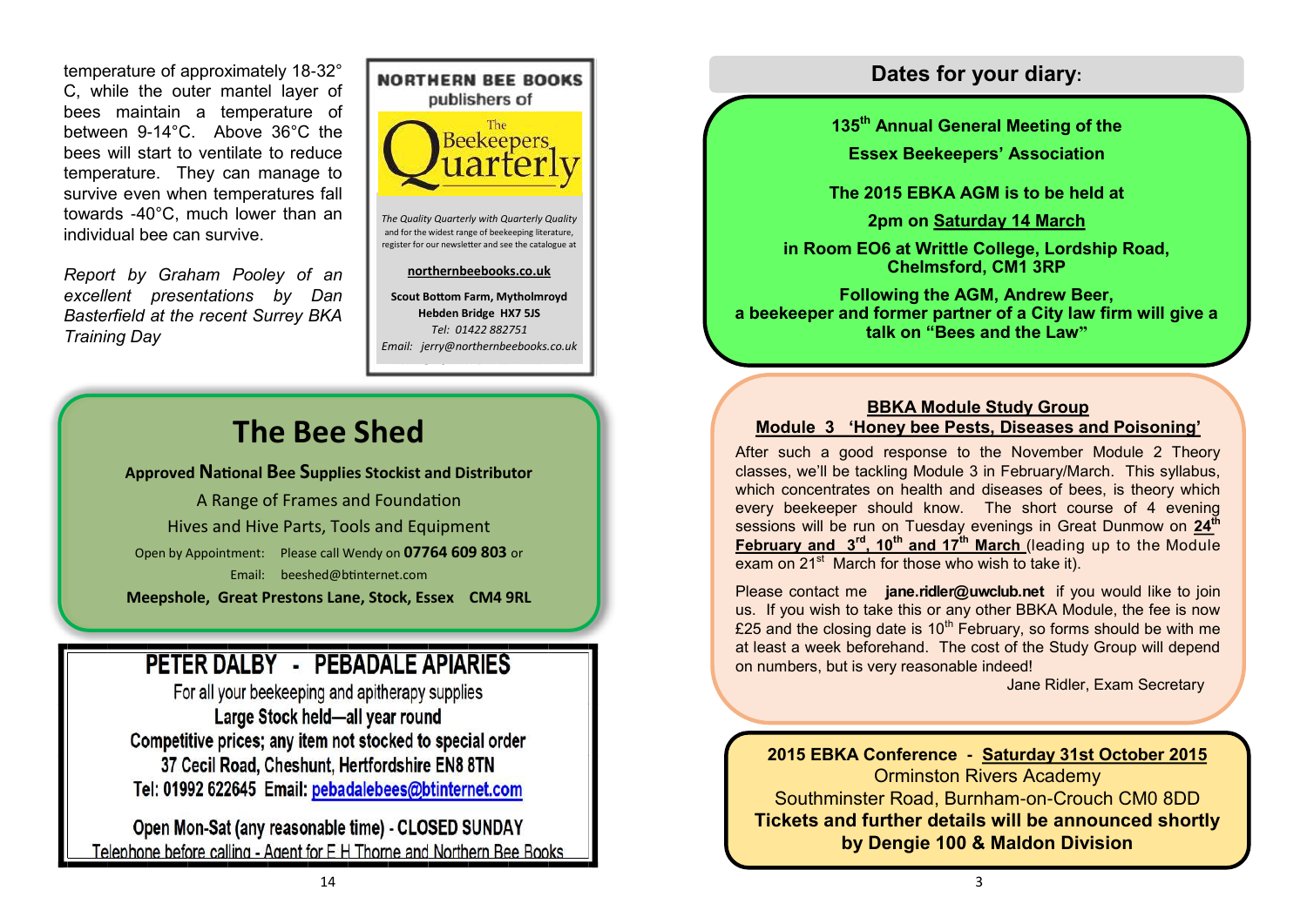# *Winter Feeding*

Your bees should all now be tucked up, with mouse guards placed, and some form of defence against badgers and green

woodpeckers in situ. Take away tubs are excellent for winter feed, simply because it can be seen if replenishment is needed, without disturbing the bees.

A lot of people have trouble making fondant. You can buy it, but making it is simple, and you know that there are no unwanted additives.



Add 300 ml of water to each 1 kg of sugar in a pan, dissolve all sugar and bring to the boil, stirring regularly. The time that you have to boil your mixture will depend on the power of your hob, but your main aim is to reduce the moisture content. Trial and error will give the desired results. I boil mine for 4 minutes only. Remove from the heat, and then stir constantly while the mixture is cooling. This is to ensure the smallest crystal size, which will make the fondant more creamy, and therefore more easily workable by the bees. Keep stirring until the mixture starts to turn milky and thickens noticeably. (NB not setting, but maybe thinking about it). Pour or ladle the mixture into your take away tubs. 2 kgs of sugar will fill four tubs. When the bees need fondant, they will consume one of these containers per. week. The inverted feed tub should be placed on the top bars of the brood chamber, or if you want minimum disturbance, above the feed hole in the crown board.

Please remember that the likelihood of bees starving at this time of year is far less than in the early Spring. When the weather is warm, they are eager to forage and there is no food available. Furthermore, their winter stores will be extremely depleted.

Courtesy of Somerton & District BKA via *ebees*

#### **What is the Temperature of a Honey Bee ?**

Well it depends. It depends on which temperature we are talking about, and what is the role of the bee that we are considering. For example there are specialist bees in the hive called 'heater bees' who use the power of their muscles to generate heat. They decouple their wings so the muscles run at full power without moving their wings, and this allows them to raise their body temperature extremely high. Their body temperature can reach up to 44°C - nearly 10°C hotter than a normal bee. In theory they should cook themselves at this temperature, but somehow they are able to withstand this high temperature. The picture indicates some of the key temperatures for an individual bee.

Note that above 45°C and below 5°C bees are likely to die, so the cooling and heating activities of the bees within the hive are very important as the outside weather temperatures change. Bees need a body temperature of 35°C to fly effectively, although flight is possible at 27°C. Bees flex their muscles to raise their pre-flight temperature. Flying



activity increases their body temperature by 15°C. Bees can forage over a 30°C air temperature range, because of their ability to regulate the temperature of their flight muscles, by 'shivering' to generate heat and evaporative cooling through their head and mouth. Optimum temperature for the brood is  $34 - 35^{\circ}$ C and bees control this by thermoregulation. When the air temperature dips below 12-14°C bees inside the hive form a well defined cluster around the queen. As the

outside air temperature decreases this 'winter cluster' becomes tighter and more compact. At -5°C the cluster achieves a maximum density. When bees form a cluster the temperatures within the cluster vary. However, the temperature within a 'winter cluster' remains remarkably warm regardless of the outside air temperature. The bees



at the core of the cluster shiver their flight muscles to maintain a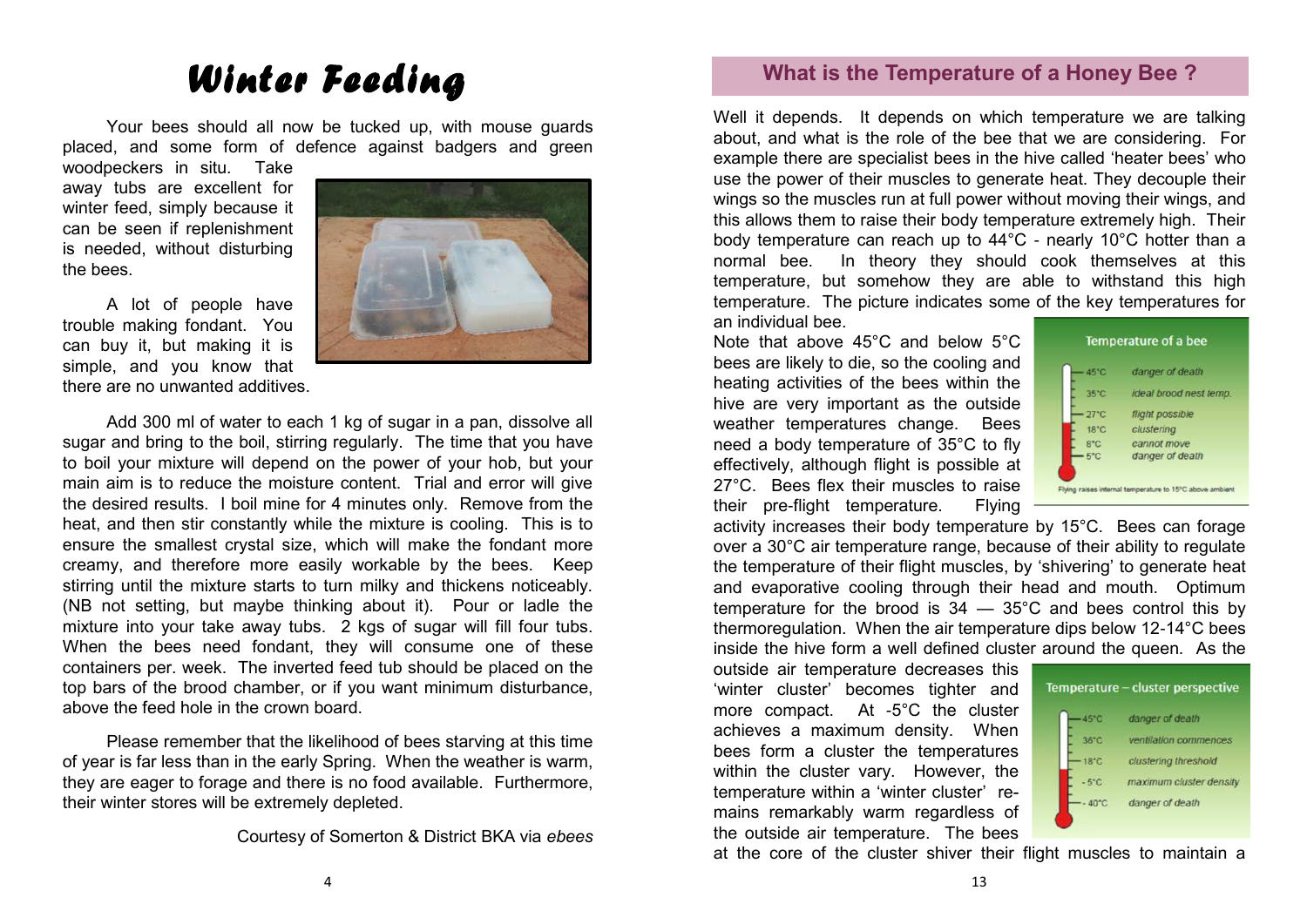

# **Protecting biodiversity and ecosystems at home and abroad**

Environment Secretary Elizabeth Truss is launching the National Pollinator Strategy to support bees and other pollinators that are vital for fertilising plants, so they produce fruits and seeds. Organisations such as Network Rail, Highways Agency and the National Trust which manage more than 800,000 hectares of land in England have signed up to the National Pollinator Strategy, and pledged to take actions such as planting more bee-friendly wild flowers and allowing grass to grow longer. Environment Secretary Elizabeth Truss said: 'As much as one third of the food we eat is pollinated by bees – from apples and pears to strawberries to beans. We now estimate the value of insects pollinating our crops and plants amounts to hundreds of millions of pounds. That's why we are doing everything we can to help them thrive. Not everyone can become a beekeeper, but everyone from major landowners to window-box gardeners can play their part in boosting pollinators'.

Defra is setting up bee hives on the roof of their building in London; supermarkets, including Waitrose and Co-op, have been distributing bee-friendly flower seeds to their customers. Motorway verges, railway embankments and forests will be used to create bee and insect friendly paradises as part of the major new strategy to protect the 1500 species of pollinators in England. Defra has also announced the first ever wild pollinator and farm wildlife package, which will see more funding made available to farmers and landowners that take steps to protect pollinators through the new Countryside Stewardship Scheme. More information about how everyone can help pollinators is on the *Bees Needs* website.

Published: 4 November 2014 From: Department for Environment, Food & Rural Affairs *The Rt Hon Elizabeth Truss MP*

East Anglian Bee Forum

Held at The Arkenstall Centre, Haddenham CB6 3XD on 17<sup>th</sup> September 2014.

#### **Keith Morgan (Regional Bee Inspector, Eastern Region)**

Reports of the season were that, with the exception of North Norfolk where the season had come to an end at the end of May, all had had a good year.

The big news was that the Small Hive Beetle had been found in SW Italy; this was important because there are imports of bees from Italy. Checks of imports of package bees had found EFB in at least one of them. The very recent BBC TV programme *Penguins on a Plane* also covered the import of package bees from Italy.

On 1<sup>st</sup> October 2014, most of the NBU would be transferring to the new Animal and Plant Health Agency, an agency of some 2,000 inspectors. Administration and the diagnostic and research arms would become Fera joint ventures with partners as yet unknown. As far as beekeepers are concerned, there would be no change. Nor would there be any re-locations - the NBU remains at Sand Hutton. The idea is that law enforcement remains a government activity but activities that might generate a profit become independent.

#### **Statistics for the Region.**

Beekeepers: 5,662. Colonies: 27,986. New beekeepers: 545; of these only 218 registered themselves. E Region inspectors had visited 1,264 apiaries (1,071 in the Region) inspecting 7,925 colonies (7,174 in the Region). Exotic parasite checks had been made at 84 apiaries.

There were three successful Disease Days in Lincs, Herts and Essex but at West Norfolk & King's Lynn, turnout was very disappointing. Some sessions were on weekdays. New beekeepers are enthusiastic but it is the old ones who really need the training since inspectors find 99.9% of cases of disease. The observation colony at the Norfolk Show died a few weeks later from AFB!

In Essex and Cambridgeshire beekeepers joining or re-joining are told that their name will be passed to the NBU; it would be good if other associations operated in the same way. Bedfordshire is considering doing the same.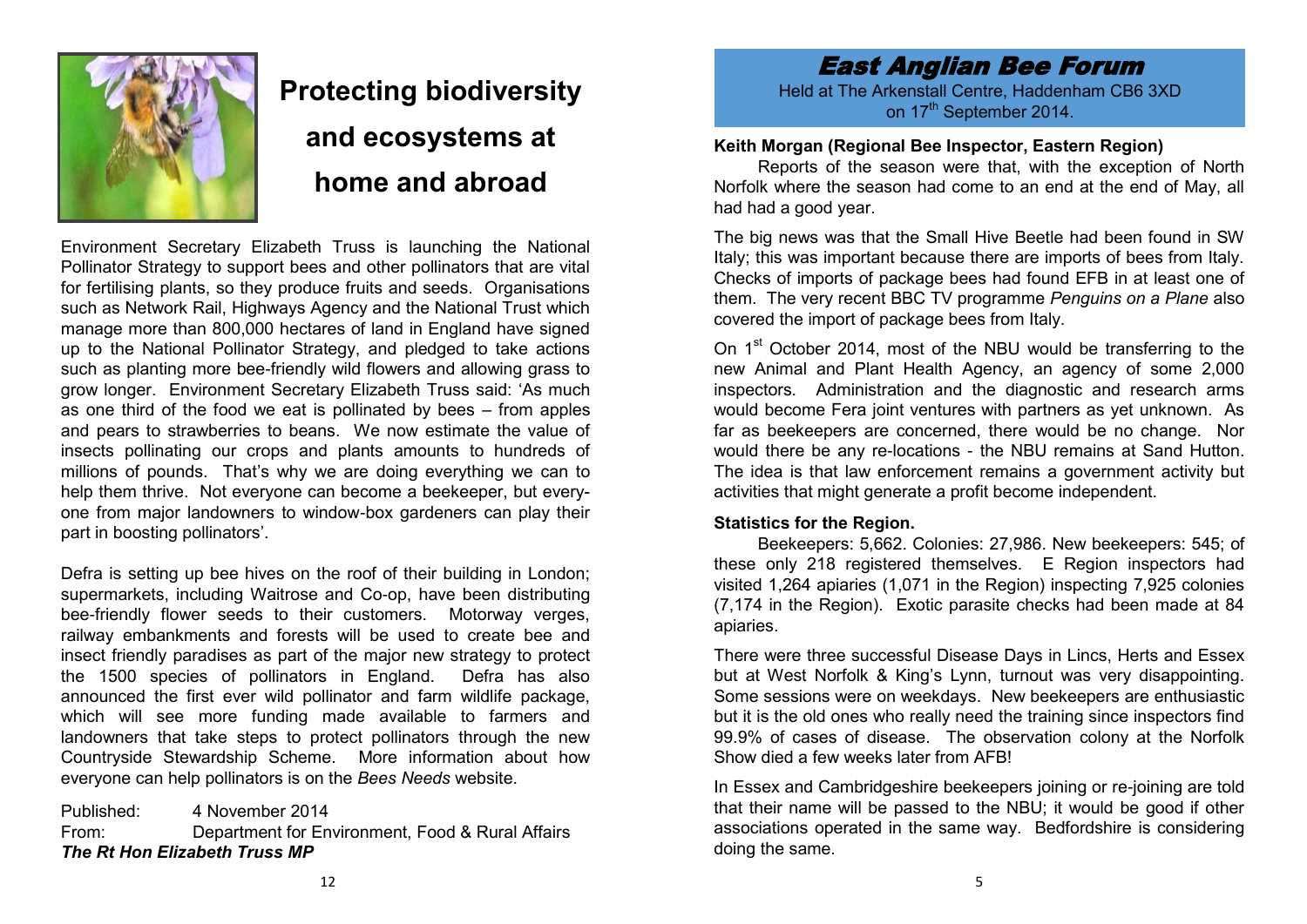| <b>County</b>  | <b>Colonies</b> | <b>EFB</b> | <b>AFB</b> |  |
|----------------|-----------------|------------|------------|--|
|                | inspected       |            |            |  |
| Norfolk        | 1427            | 61         | 50         |  |
| <b>Suffolk</b> | 470             | 14         | 0          |  |
| <b>Essex</b>   | 1441            | 8          | 6          |  |
| <b>Herts</b>   | 905             | 11         | N          |  |
| <b>Beds</b>    | 49              | 0          | N          |  |
| Lincs          | 2095            | 32         |            |  |
| Cambs          | 410             |            |            |  |
| Leics          | 234             |            |            |  |

Foul brood 'National League Tables'

| County         | <b>EFB</b> | <b>County</b> | <b>AFB</b> |
|----------------|------------|---------------|------------|
| <b>Norfolk</b> | 61         | Norfolk       | 56         |
| Lincs          | 32         | Cornwall      | 12         |
| Dorset         | 29         | <b>Essex</b>  |            |
| Somerset       | 29         | Avon          |            |

| County       | AFB |
|--------------|-----|
| Norfolk      | 56  |
| Cornwall     | 12  |
| <b>Essex</b> | 6   |
| Avon         | ิก  |

Most of this information is already available from BeeBase. There would be much less foul brood if beekeepers melted down old comb and employed barrier management.

The NBU is beginning to 'type' infections so can discover which 'family' it belongs to and where it is likely to have originated. Destruction is more often the preferred option.

#### **Varroa.**

Due to the warm winter, levels were high throughout the season. Beekeepers seemed not to know when to start treating. There were a large number of deformed bees and colonies on the verge of collapse. **Generally, beekeepers were treating too late**. More training is required; we need to re-emphasise how varroa numbers increase exponentially.

*Advertisement*

#### **Courses at Assington Mill**

#### **Making Soap and Cosmetics with beeswax and honey:**

Making honey soap can be very satisfying and does not need to involve waiting months or even weeks curing time before you use the soap.

Soap making is not difficult using Sara's no-cure method; you do not need any special equipment and can use your honey soap the day you make it no waiting for the soap to cure. Dr Sara will demonstrate her recipe, which is as easy as making a cake, and can be used on the same day!

**Sat 31 January 2015**. £85 inc. home-made lunch

#### **Hands on the (Bee) Hive:**

An afternoon with Simon Cousins inspecting his beehives and learning how to find the queen:

> **26 May 10 May 31 May** 2.00 - 4.30pm

Cost: £40 including tea and cake



The lovely setti**n**g of Assington Mill

**Rural Skills and Craft Courses Assington Mill, Assington, Nr Sudbury, Suffolk CO10 5LZ**

Book now on the website: www.assingtonmill.com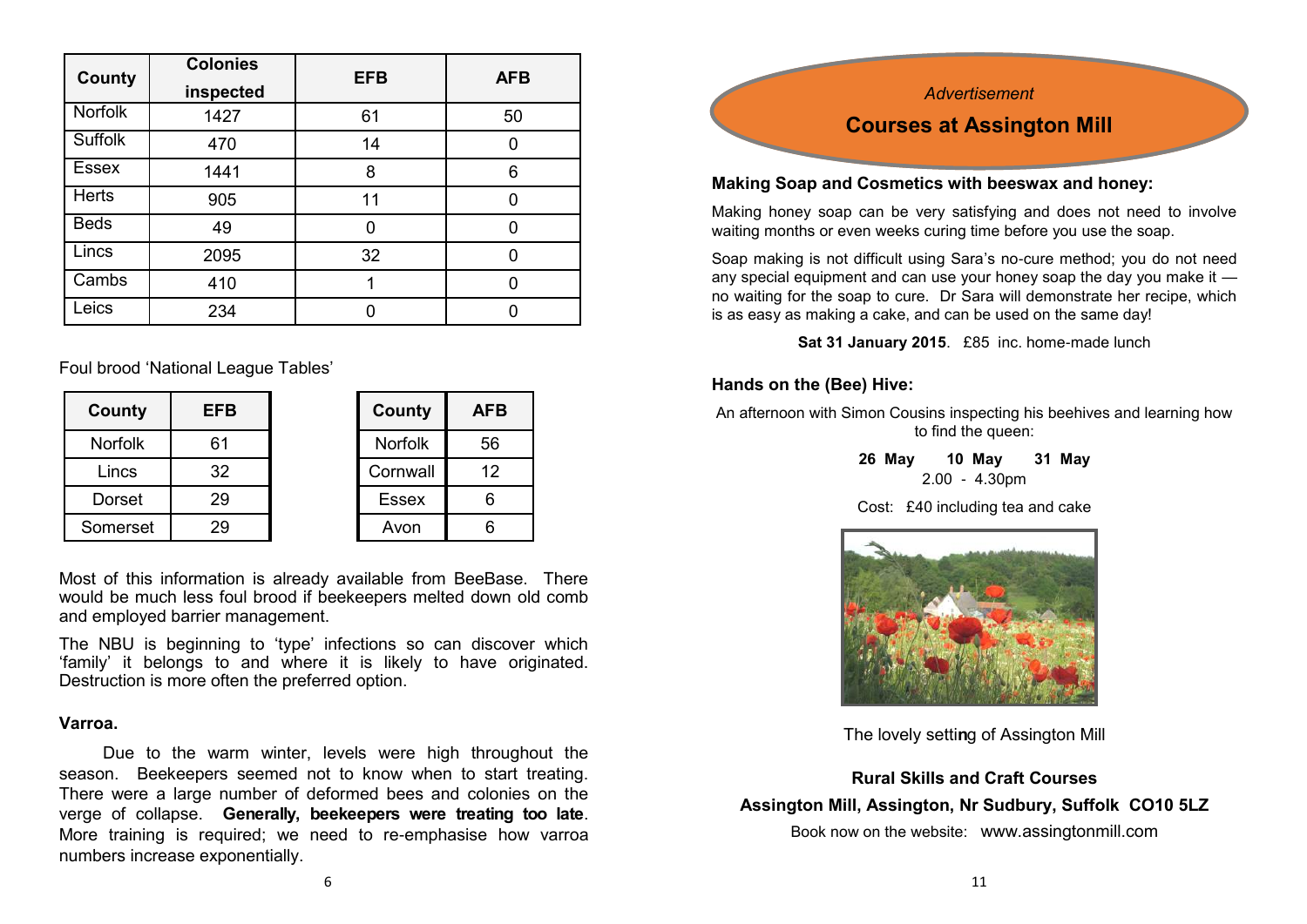#### **Sick bees may be nursed by doctors!**

They are among the most industrious creatures on the planet, but honeybees still struggle when they're ill. Once a disease takes hold inside a hive, the bees can become sluggish and disorientated and many may die. Now it seems honeybees may have a way of helping to keep their workforce healthy by employing bees that feed "medicinal honey" to other members of the hive. A group of worker bees called "nurse bees", if they are infected with a parasite, selectively eat honey that has a high antibiotic activity, according to Silvio Erler and his colleagues at the Martin Luther University Halle-Wittenberg in Halle, Germany. These bees are also responsible for feeding honey to the larvae and distributing it to other members of the colony. So it's possible they are the hive's doctors, prescribing different types of honey to other bees depending on their infection. If that is true, it could be a big part of how bees fight disease.

In Erler's study, nurse bees infected with a gut parasite called Nosemaceranae were given a choice of honeys. Three were made from the nectar of plants black locust, sunflower and linden trees - while a fourth was honeydew honey made from the secretions of scale insects or aphids. Each of the honeys was known to have antibiotic activity. Bees with greater levels of infection tended to eat more of the sunflower honey, which had the strongest antimicrobial activity. It reduced the level of infection in the bees that ate it by 7%, compared to the honey from the linden trees. "Honeys are full of micro-nutrients, alkaloids and secondary plant compounds that are good for both bees and humans alike," says Mike Simone - Finstrom of North Carolina State University in Raleigh. One study suggested they can increase the activity of honeybees' immunity genes, boosting their ability to fight disease.

A separate study by Erler's group suggests that different honeys are effective against different diseases. While sunflower honey is good at preventing the growth of bacteria that cause American Foul Brood in bees, it is less effective against bacteria associated with European Foul Brood. However, linden honey was more effective against these bacteria.

*Bob Gilbert* - *Warwickshire BKA*

**Medicines.** Only those approved in the UK may be used; others approved in other EU countries may be imported by a vet . It is the law that beekeepers maintain a record of all medicines administered. A copy of an appropriate record sheet is available from BeeBase. Bee Disease Insurance is considering whether it should refuse a claim if the record could not be produced.

The DASH scheme for Bee Farmers means they are encouraged to be more self-reliant so far as disease identification is concerned.

Six Seasonal Bee Inspectors have passed their City and Guilds Level 2 Award in Bee Health Management and Safe Use of Veterinary **Medicines** 

#### **Asian Hornet - 2014 Update (Gay Marris, National Bee Unit)**

Our response plan is to look out for it and attempt to prevent its establishment. Posters and information are available. It has yellow legs, a black abdomen and is 2.5 - 3.0 cm long. After hibernation, queens raise brood. When this first brood emerges, relocation is common. When the availability of insect prey begins to decline, sexuals are produced and thousands of mated queens overwinter. Dark dry places are sought for hibernation.

They predate preferentially on honey bees as they home. There is significant damage from the direct taking of bees in flight; indirect effects are stress and disease spread. They also eat other insects and carrion. The huge nests are in tall trees and buildings. They are strong fliers and derive from a single mated queen imported with bonsai pots in 2003/4. They are now also Spain, Portugal and Italy, progressing at 100-200 km/year. The rate in South Korea, where co-incidentally they arrived at much the same time, has been only 10- 20 km/year. In South Korea, there has been significant damage to bees. In a single apiary, 50 out of 300 colonies were destroyed.

[Editor's queries - were these *Apis mellifera* or *Apis cerana*? 300 colonies in a single apiary?]

In 2010, on behalf of the Non Native Secretariat, the NBU was commissioned to study: how likely was this hornet to arrive? How likely was it to establish here? How likely would it be to spread? What would be the effects of it?